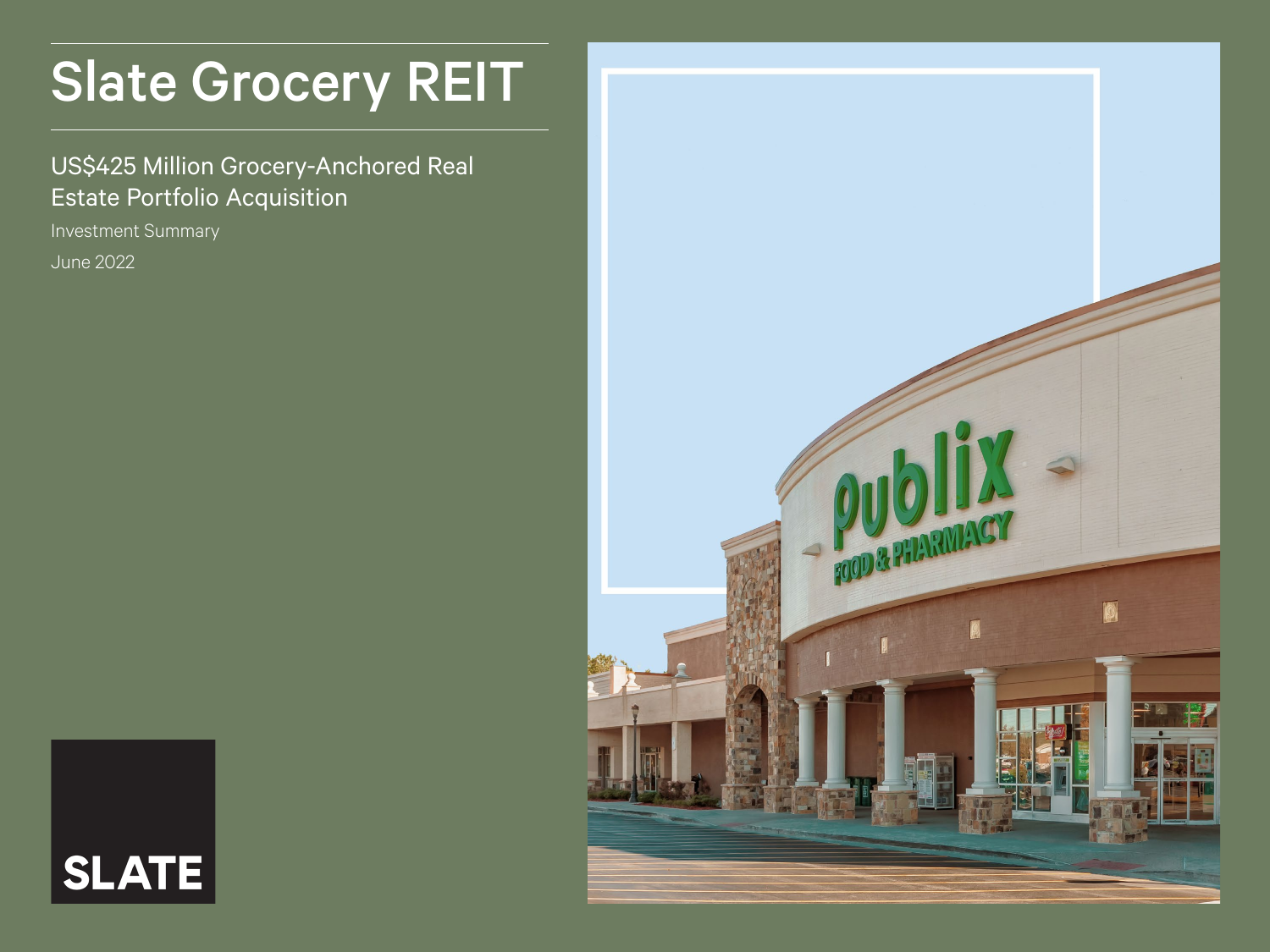### Investment Summary

- Slate Grocery REIT ("SGR") is under contract to acquire 14 properties predominately located in the Southeastern United States for US\$425M representing \$174 psf and 6.9% cap rate (the "Acquisition")
- Concurrently, SGR has entered into a strategic joint venture with Slate North American Essential Real Estate Income Fund L.P. ("NA Essential Fund")
	- The Acquisition will be funded through NA Essential Fund's initial contribution of US\$180M into SGR's assets, new bank financing and balance sheet liquidity
- The Acquisition significantly increases SGR's exposure to Florida, North Carolina and Georgia – leading markets for population growth in the U.S.
	- Over 65% of acquisition rent is from growing sunbelt markets
- Comprised of a wide range of high-performing grocers including Publix, Ahold Delhaize, Albertsons and Walmart
- SGR's pro forma portfolio will be 15.7M sq. ft. and US\$2.4B of essential grocery-anchored real estate, significantly increasing the size and scale of the REIT's portfolio

| 14            | Assets                        |  |
|---------------|-------------------------------|--|
| 91.5%         | Occupancy                     |  |
| 4.5           | Anchor WALT (Yrs.)            |  |
| <b>\$512</b>  | <b>Average Grocer Sales</b>   |  |
| 3.1%          | <b>Grocer Occupancy Costs</b> |  |
| <b>\$425M</b> | Purchase Price <sup>1</sup>   |  |
| 6.9%          | Cap Rate                      |  |
| <b>\$174</b>  | <b>PSF</b>                    |  |



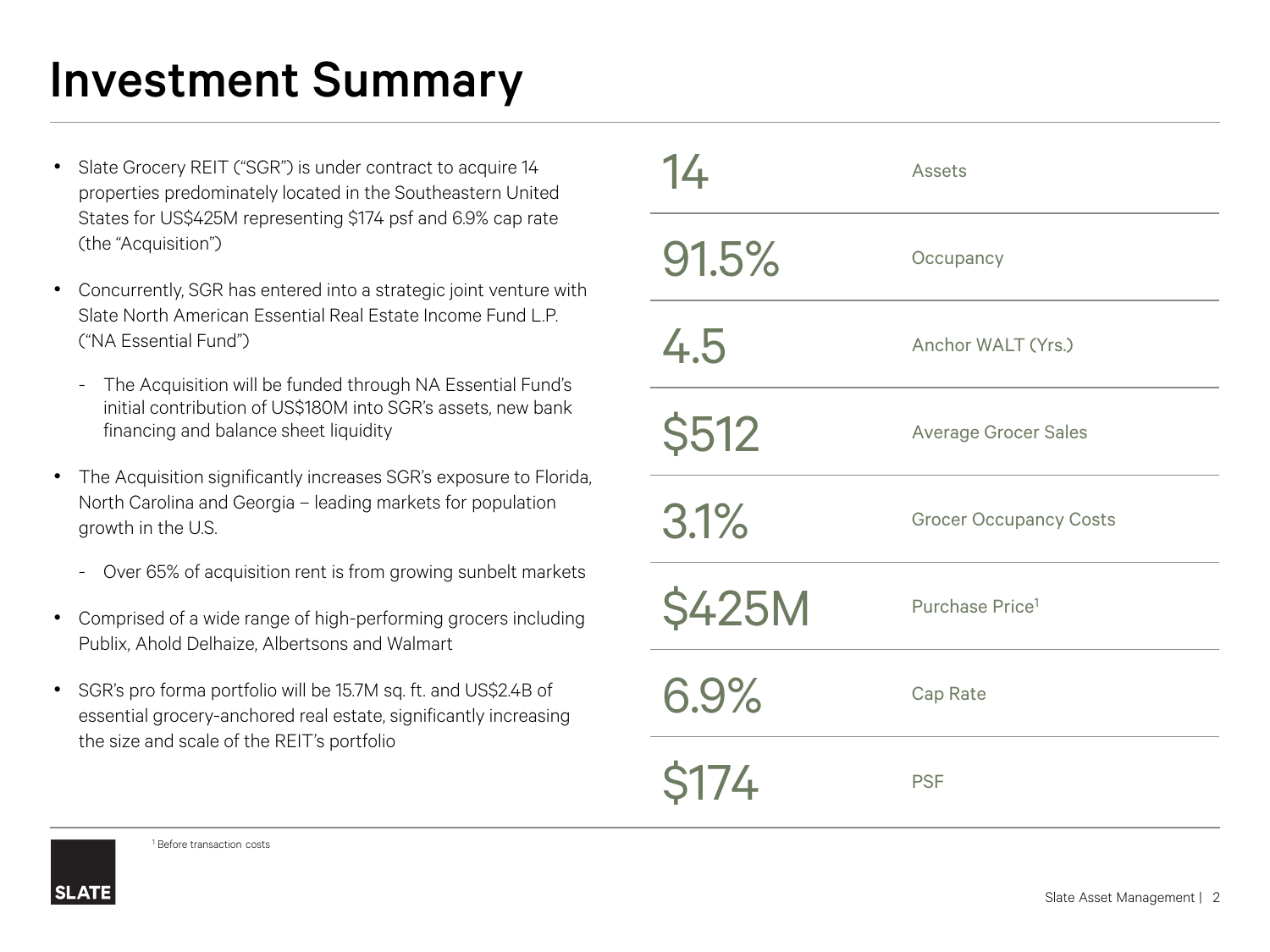## Pro Forma Slate Grocery REIT



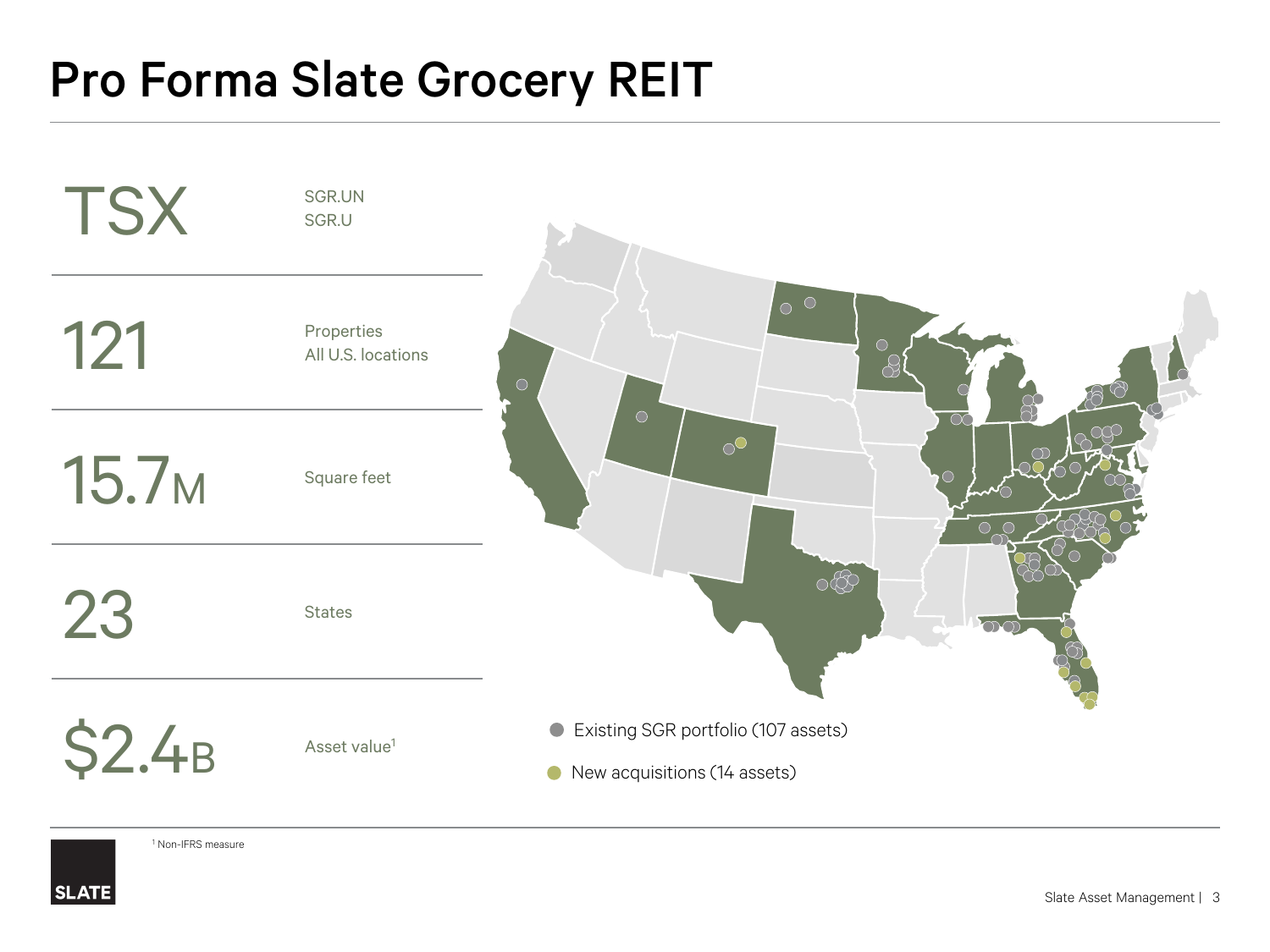# Pro Forma Portfolio Diversification



Major Tenant Rankings **Portfolio Income by Geography** 



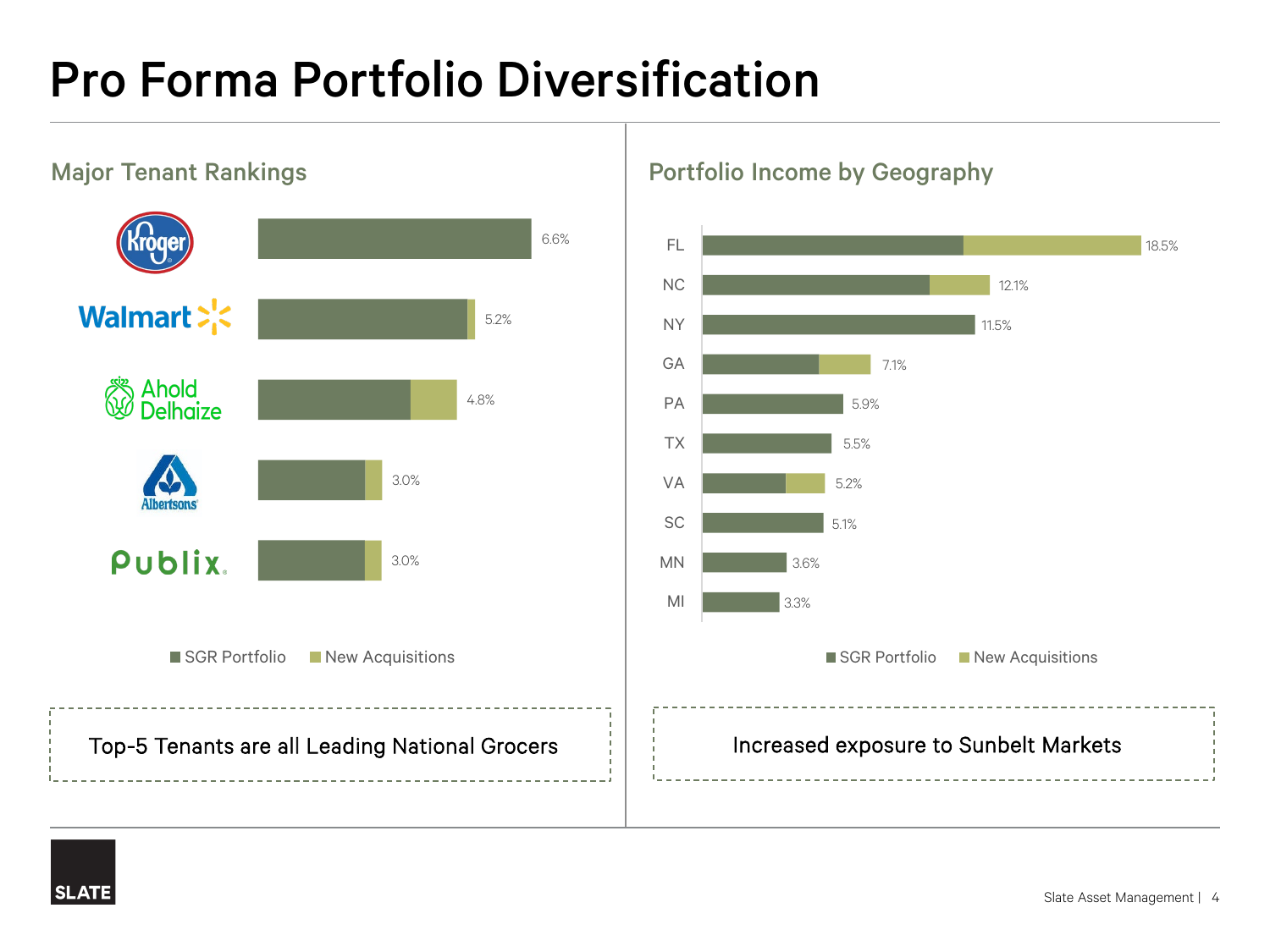## Strategic Joint Venture

### Transaction Summary

- The REIT has entered into Subscription Agreements with Slate's new open-ended vehicle, the NA Essential Fund, a vehicle managed by Slate, which will result in the formation of a strategic joint venture (the "Joint Venture")
	- The Joint Venture is part of a long-term strategic partnership between the REIT and the NA Essential Fund
- NA Essential Fund has agreed to make an initial contribution of \$180M into the Joint Venture which implies a valuation of US\$13.01 per unit in SGR
	- Upon completion of the Joint Venture, the NA Essential Fund will effectively own an approximate 18.4% interest in SGR's assets
- To fund the remainder of the Acquisition, SGR will use a \$275M term loan
	- After the Acquisition, SGR's pro forma leverage is expected to be 53.7%





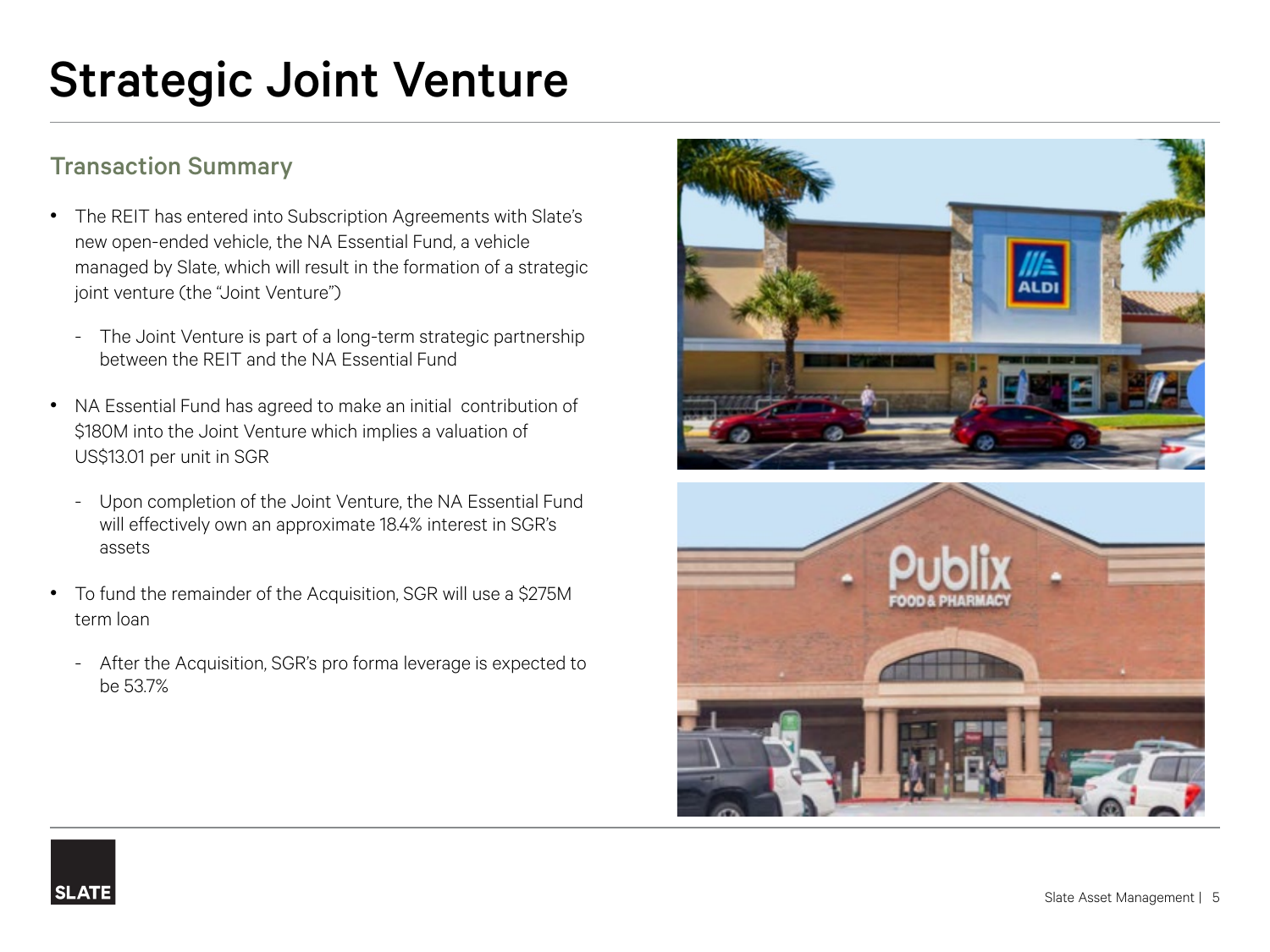### Transaction Structure



Note: Ownership is based on \$180M NA Essential Investment at a pro forma entry value of \$13.01 NAV Per Unit

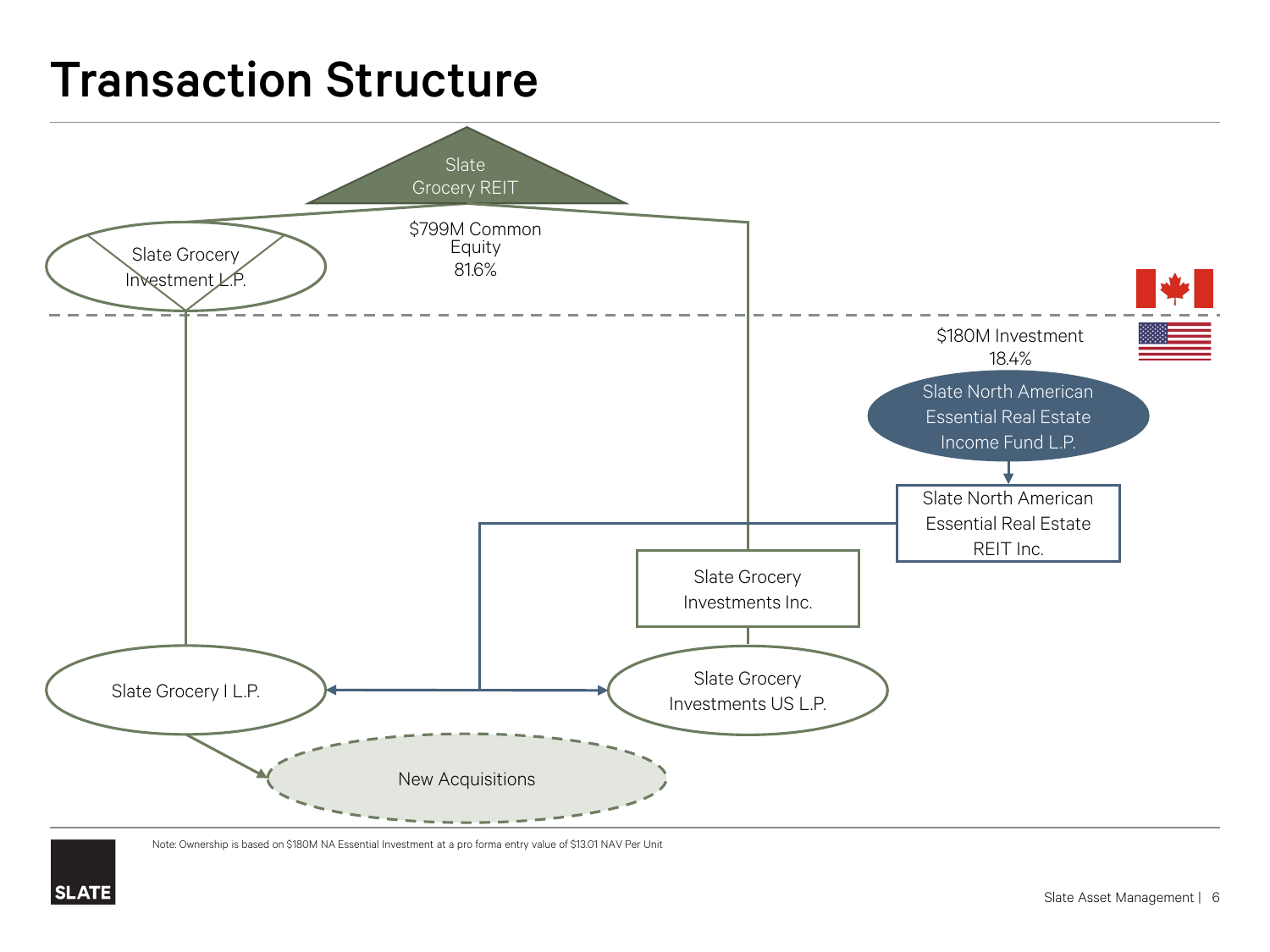### Valuation Considerations

NA Essential is investing in the Joint Venture at a valuation in line with SGR's Q1 2022 IFRS NAV and implies a 21.8% premium to the current trading price



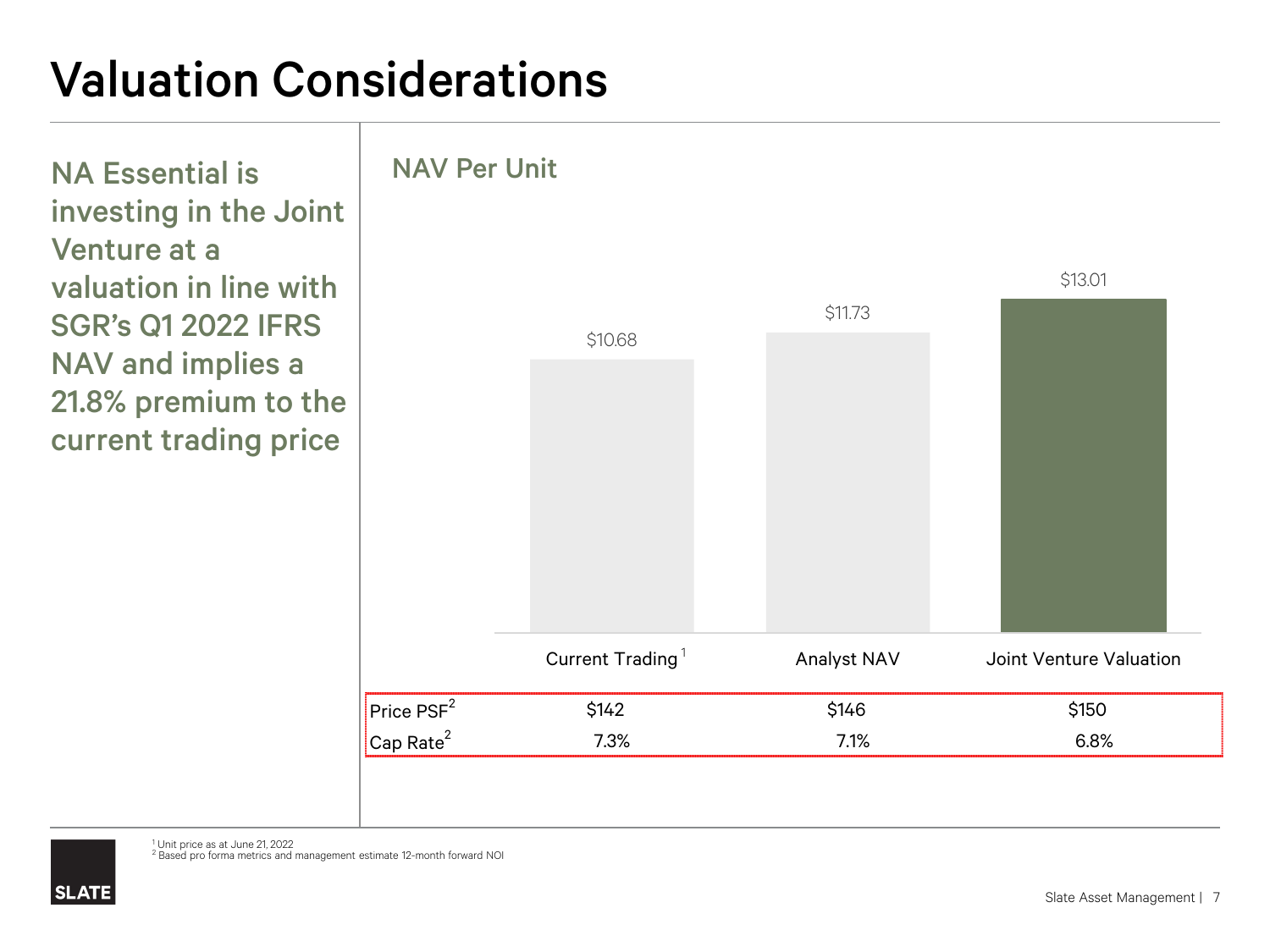### Investment Highlights

| P. |
|----|
|    |
|    |
|    |

#### Portfolio & Management Validation

The Joint Venture creates a long-term partnership with a leading global sovereign wealth fund that endorses the strength, quality, and stability of SGR's platform



#### Real Estate Validation

The NA Essential Fund is investing at a valuation in line with Q1 2022 IFRS value reflecting a pro forma 6.8% cap rate on management's estimated 12 month forward NOI from Q1 2022 and US\$150 per square foot



#### Efficient Source of Growth Capital

The Joint Venture optimizes SGR's cost of equity by providing the potential for a consistent source of private equity capital in addition to SGR's public funding strategies



### High-quality Acquisition

The entirety of the US\$180 million Investment by the NA Essential Fund is allocated toward the purchase of a high-quality grocery-anchored Portfolio

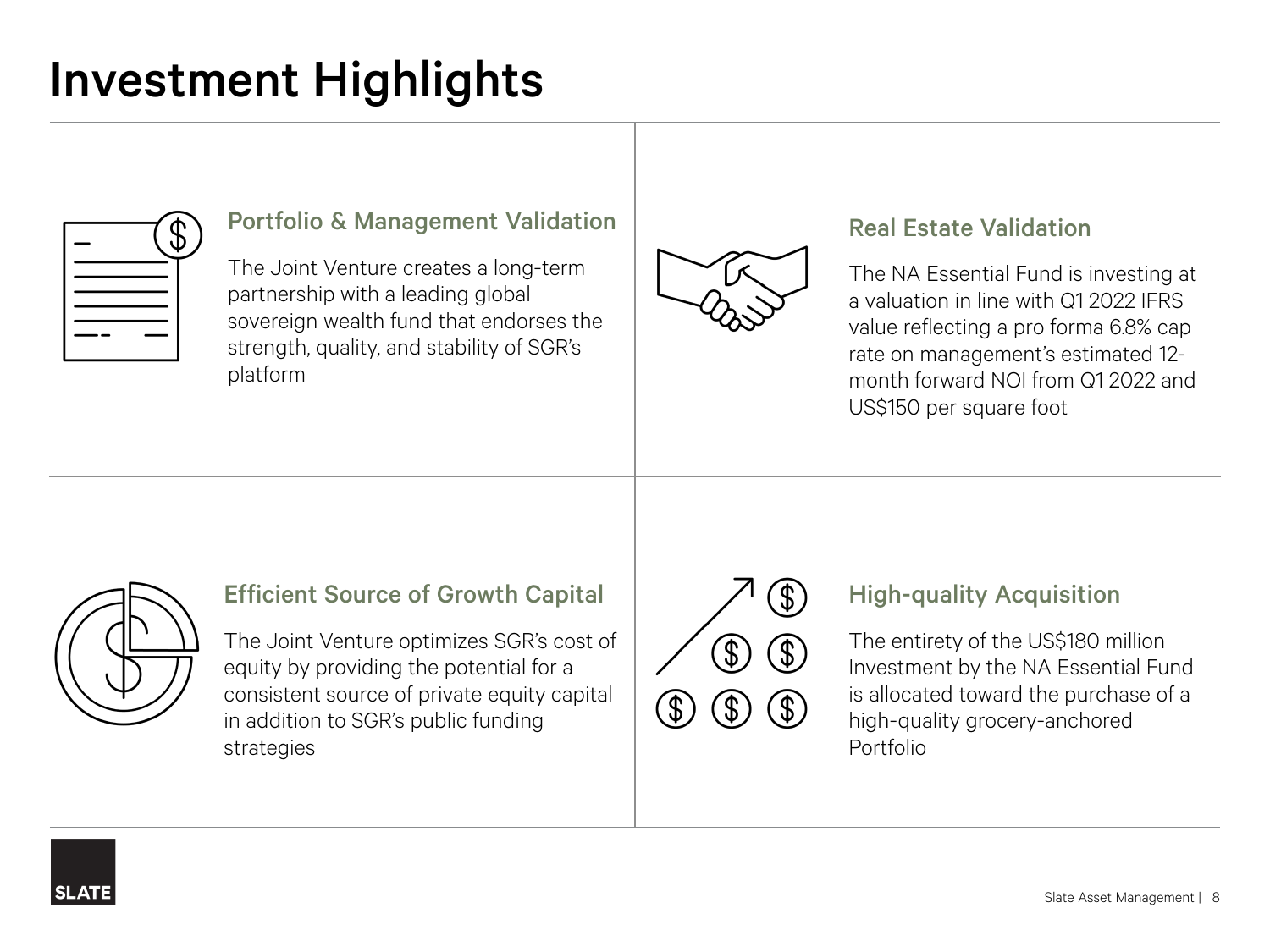### Pro Forma SGR

*In US\$Ms unless otherwise noted*

|                                       | <b>Pro Forma SGR</b> |        |
|---------------------------------------|----------------------|--------|
| <b>Assets</b>                         |                      |        |
| <b>RE</b> Assets                      | \$                   | 2,067  |
| JV Investments                        |                      | 103    |
| Cash                                  |                      | 8      |
| <b>Other Assets</b>                   |                      | 27     |
| <b>Total Assets</b>                   | $\mathsf{S}$         | 2,206  |
| <b>Liabilities</b>                    |                      |        |
| Mortgage Debt                         | \$                   | 443    |
| <b>Existing Corp Debt</b>             |                      | 453    |
| New Bank Debt                         |                      | 275    |
| <b>Other Liabilities</b>              |                      | 56     |
| <b>Total Liabilities</b>              | Ŝ                    | 1,226  |
| <b>Equity</b>                         |                      |        |
| Public Common                         | \$                   | 800    |
| North American Essential              |                      | 180    |
| <b>Total Equity</b>                   | $\mathsf{S}$         | 980    |
| <b>Total Liabilities &amp; Equity</b> | \$                   | 2,206  |
|                                       |                      |        |
| Units O/S (000s)                      |                      | 61,467 |
| <b>Common NAVPU</b>                   | \$                   | 13.01  |
| Debt / GBV                            |                      | 53.1%  |
| Implied Cap Rate $^{\mathrm{1}}$      |                      | 6.84%  |

### Balance Sheet Key Takeaways

Acquiring a portfolio of properties in high growth markets, with strong performing grocers at a significant discount to replacement cost

# 02

01

Provides institutional validation of the current portfolio and delivers an efficient source of capital to grow asset value to \$2.4B

03

Transaction is accretive to shareholders, improves the payout ratio while maintaining an attractive Loanto-Value



<sup>1</sup> Management estimate 12-month forward NOI